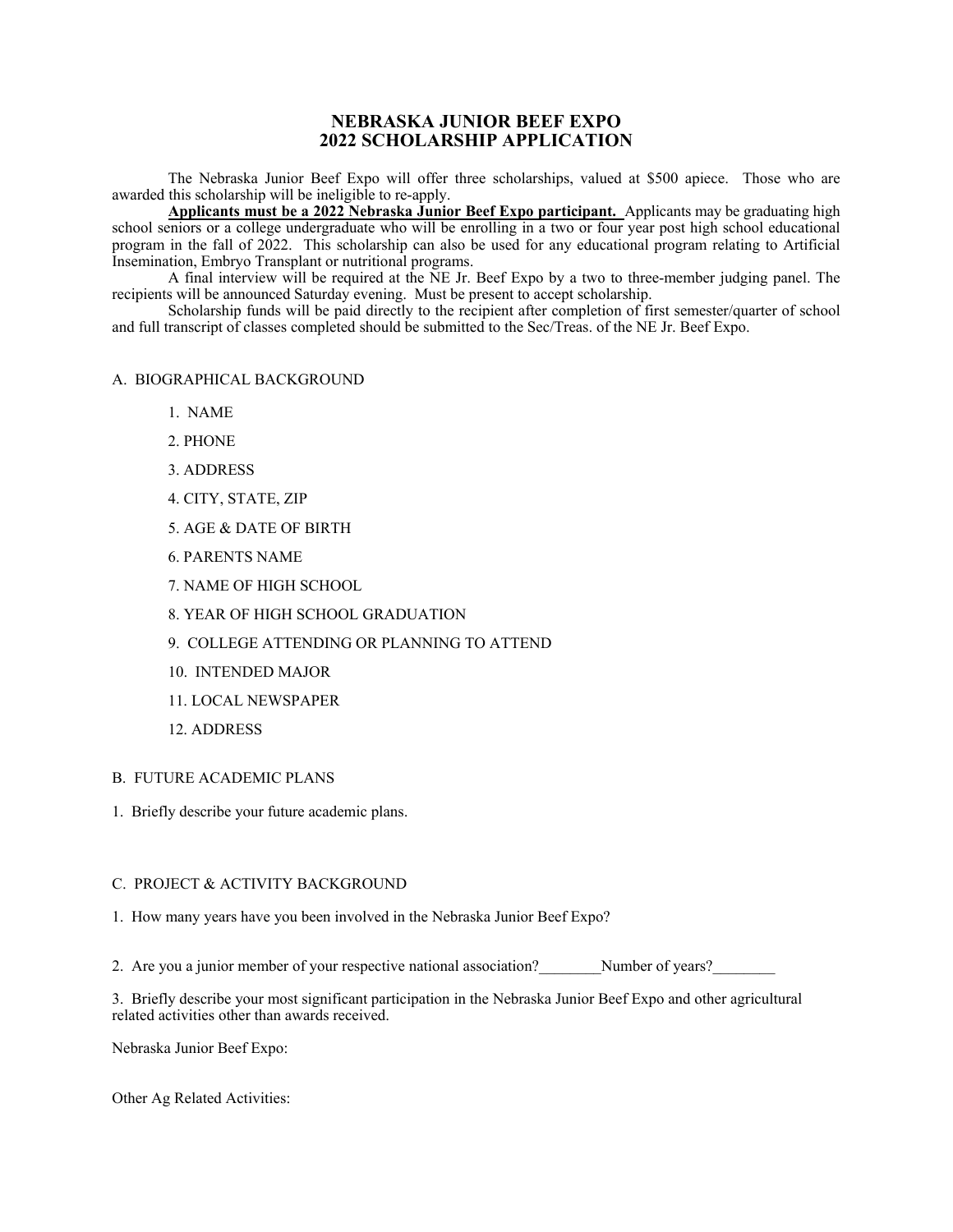## D. AWARDS AND ACCOMPLISHMENTS

| List your five most significant awards or accomplishments in NE Junior Beef Expo related activities.<br>$\mathbf{1}$ |
|----------------------------------------------------------------------------------------------------------------------|
| 2.                                                                                                                   |
| 3.                                                                                                                   |
| 4.                                                                                                                   |
| 5.                                                                                                                   |
| List your five most significant awards or accomplishments in school related activities.                              |
| 1.                                                                                                                   |
| 2.                                                                                                                   |
| 3.                                                                                                                   |
| 4.                                                                                                                   |
| 5.                                                                                                                   |
|                                                                                                                      |

List your five most significant awards or accomplishements in youth organizations and community related activities.

- 1. 2.
- 3.
- 4.
- 5.

Use this space for any additional information that you would like to have the committee consider in making its selection.